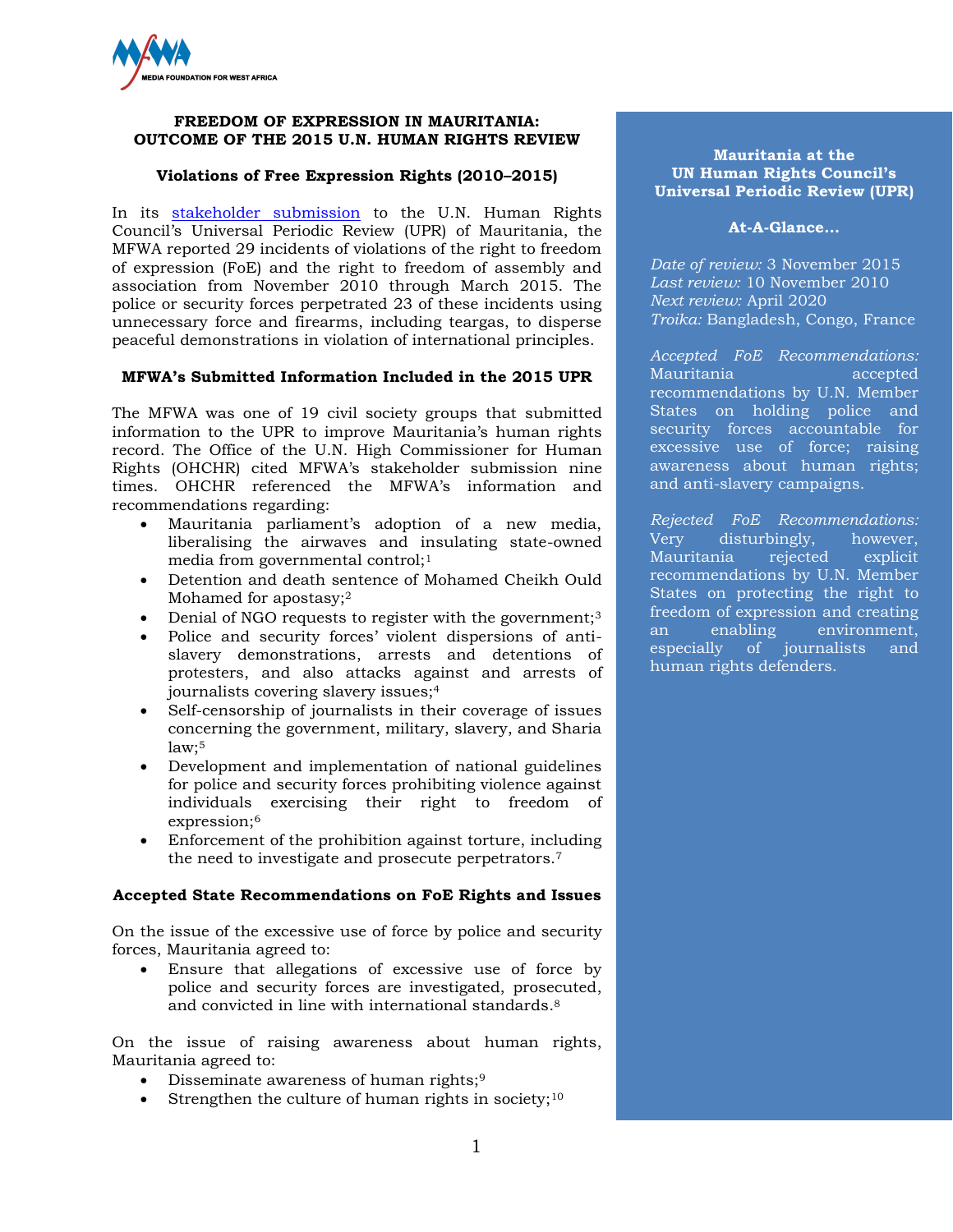

# **MFWA's Recommendations for Advocacy Interventions**

- 1. Ensure that human rights defenders, particularly journalists and anti-slavery activists, in Mauritania are trained in security and risk assessments to enable them to conduct their work as safely as possible.
- 2. Engage major donor countries in urging the government of Mauritania to fulfill its existing obligations to respect and protect the right to freedom of expression under the Constitution of Mauritania and international law.
- 3. Engage major donor countries in urging the government of Mauritania to reform its blasphemy and anti-apostasy legislation.
- 4. Encourage U.N. Member States, particularly in the West Africa region, to suggest recommendations on FoE rights and issues in the lead up to Mauritania's next UPR in April 2020.
- Conduct human rights awareness-raising activities for public servants, in particular law enforcement officers;<sup>11</sup>
- Further improve human rights in the country;<sup>12</sup>
- Enhance the respect for human rights anchored on the rule of law and good governance.<sup>13</sup>

On the issue of anti-slavery activism and campaigns, which implicate both the rights to freedom of expression and freedom of assembly, Mauritania agreed to:

- Increase awareness-raising campaigns on the prohibition of slavery; $14$
- Expand public awareness campaigns against slavery to effectively cover all forms of slavery.<sup>15</sup>

## **Rejected State Recommendations on FoE**

On the issue of decriminalising apostasy offenses, which violate the right to freedom of expression as well as the right to freedom of religion, Mauritania refused to:

- Remove the crime of apostasy from its legislation; $16$
- Revise blasphemy and anti-apostasy legislation to ensure their conformity with international obligations.<sup>17</sup>

On the protection of journalists and human rights defenders, especially anti-slavery activists, Mauritania refused to:

- Provide space for civil society organisations in line with international standards and best-practices;<sup>18</sup>
- Release from prison human rights defenders who called for the full abolition of slavery;<sup>19</sup>
- Protect effectively freedom of expression of civil society, in particular for journalists and human rights defenders, so that they can carry out their activities freely without hindrance, intimidation, harassment, or risk of condemnation:<sup>20</sup>
- Prevent the arbitrary arrest and detention of human rights defenders; $21$
- Create and maintain a safe and enabling environment, in which human rights defenders can operate free from hindrance and insecurity.<sup>22</sup>